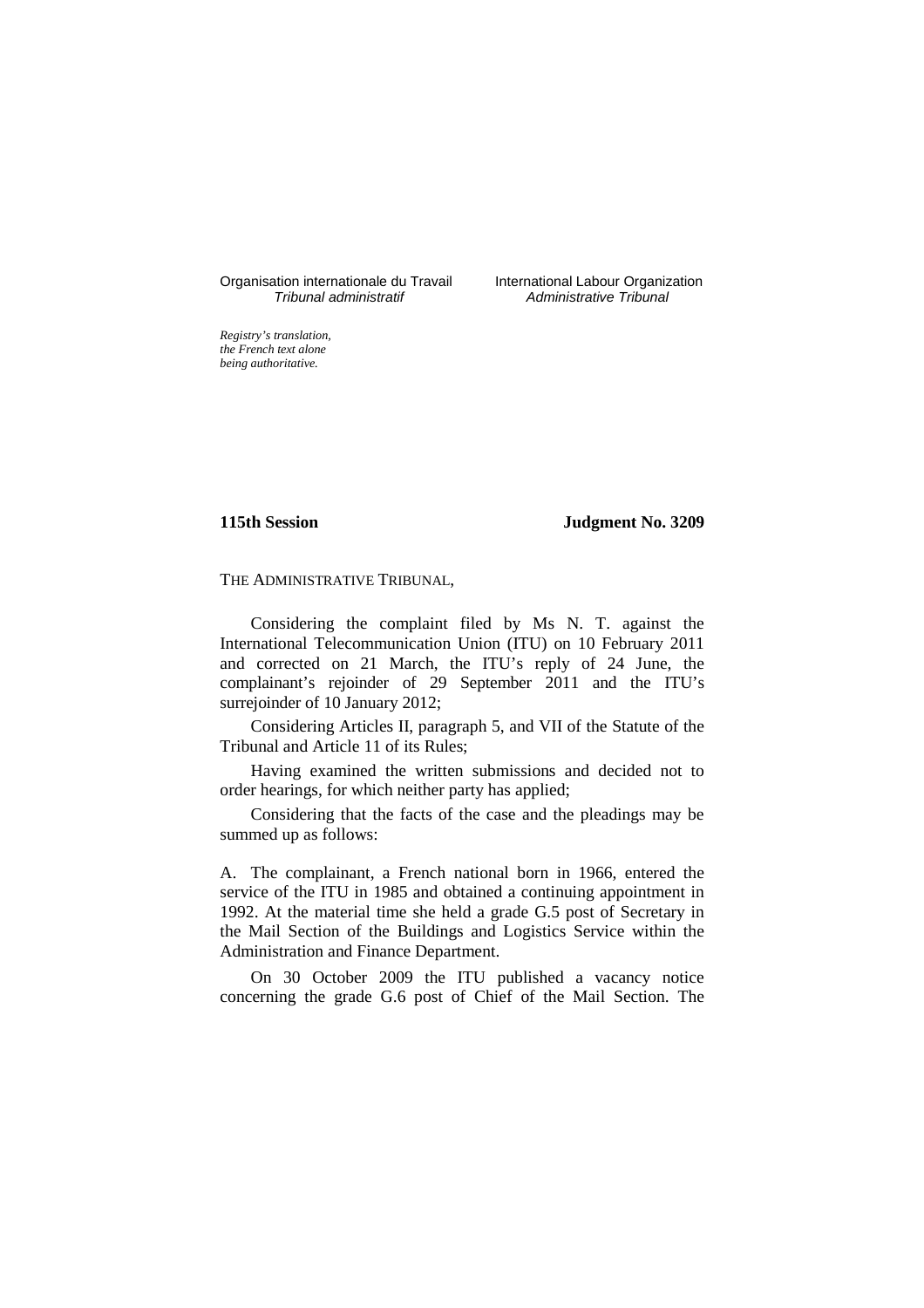complainant applied for the post on 10 November 2009, and on 20 April 2010 she asked the Chief of the Administration and Finance Department whether she had been shortlisted. She was informed in an e-mail of 30 April that she was not on the shortlist, which contained the names of the candidates considered by the Appointment and Promotion Board to be the best qualified. That same day she expressed her puzzlement, but it was explained to her, in an e-mail of 4 May, that she had not been shortlisted because she did not possess one of the "qualifications […] specified in the Vacancy Notice", namely, "a baccalaureate diploma or equivalent technical or commercial studies". In a memorandum dated 20 May 2010 addressed to the Secretary-General, the complainant pointed out that there was no mention in the vacancy notice, among the required qualifications, of any diploma, only of "[c]ompleted secondary education". She stated that, since she had obtained a "certificate of completed secondary education" in 1985, in her view she possessed all the required qualifications, unlike the candidate who had been appointed. She therefore requested that the decision to reject her candidature be reconsidered and, in particular, that the competitive appointment procedure be cancelled. On 9 August, having received no reply, she lodged an appeal with the Appeal Board.

On 20 September the Board delivered its report, in which it accepted that the wording of the e-mail of 4 May 2010 suggested that the Administration had set a "new requirement". Nevertheless, it concluded that the Appointment and Promotion Board, when drawing up the shortlist, had considered all the preselected candidates, including the complainant, and that "other things being equal, those with the best references" had been placed on the shortlist. Consequently, the Appeal Board "dismissed the appeal under both principal and subsidiary heads". It also made a number of recommendations relating inter alia to the wording of vacancy notices.

By a memorandum of 16 November 2010, which is the impugned decision, the complainant was informed that the Secretary-General endorsed the conclusion of the Appeal Board and that, consequently, the decision of 30 April 2010 was maintained. It was also made clear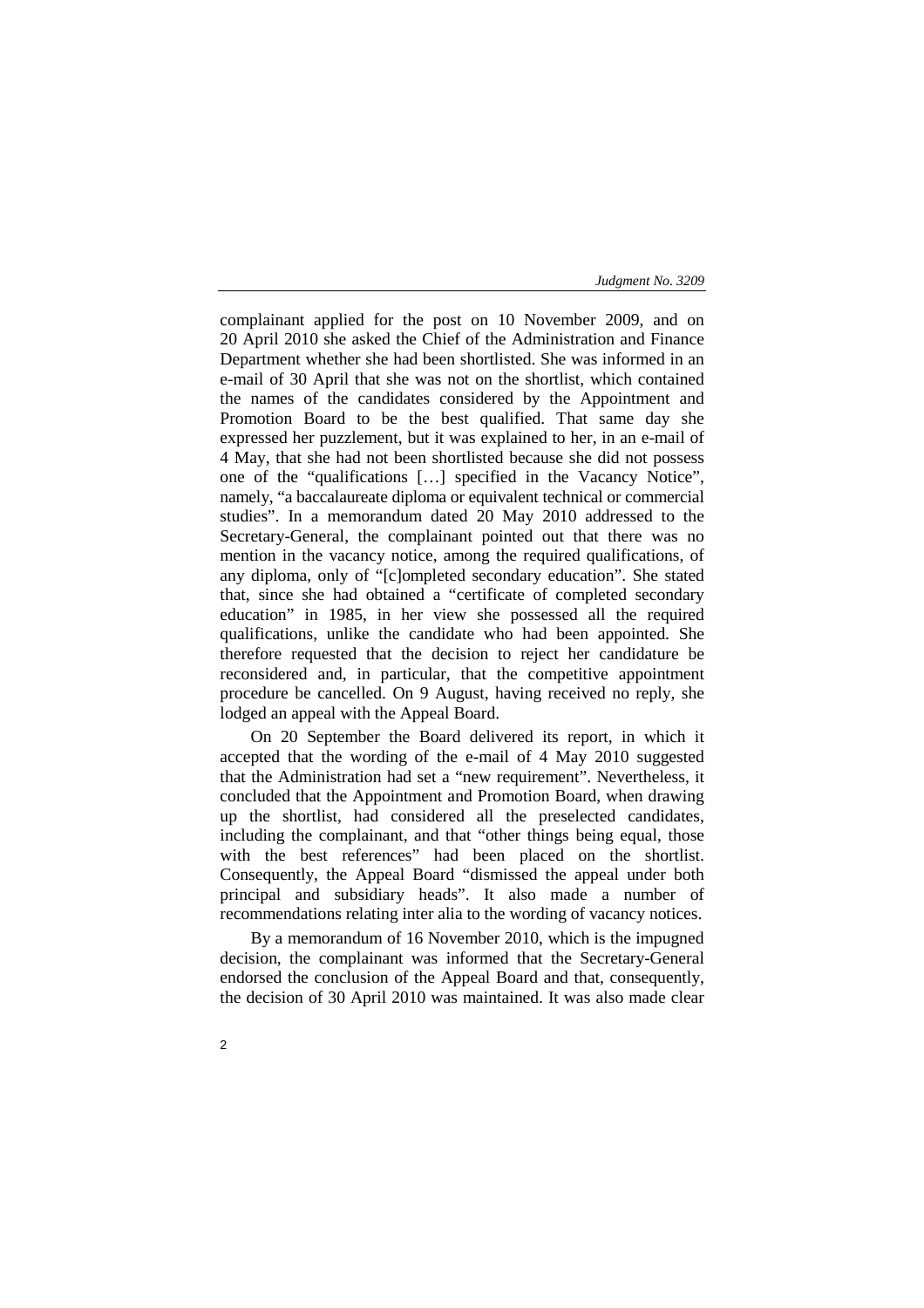that the Secretary-General had noted the general recommendations made by the Board.

B. The complainant argues that the ITU "changed its reasons" during the appeal procedure. Although she had been told, in the e-mail of 4 May 2010, that her candidature had been rejected because she did not have a baccalaureate diploma, in its reply before the Appeal Board the Union had stated that the reason for that decision was that other candidates were better qualified than she was. She complains that, although she requested on 2 September 2010 to be allowed to submit a rejoinder, the chairman of the Appeal Board never replied to her request and, as a result, she was denied the opportunity to comment on this new reason, which was a violation of her right to a hearing.

She accuses the ITU of having failed in its duty to ensure transparency in the selection process, particularly because she was not made aware of the composition of the Appointment and Promotion Board or how it had reached its decisions. In her view, these matters ought to have been set down in a record of the proceedings. In this connection, she challenges the lawfulness of paragraph 21 of the Board's Rules of Procedure insofar as it calls for a "recommendation" by supervisors during the selection process, which in her view undermines the Board's freedom of action. She concludes from this that the decisions taken at the end of the selection process were unlawful.

The complainant also argues that there was a factual error in the decision to reject her candidature, because it was not compared with the others. If that had been done, she would "very probably" have been included on the shortlist, notwithstanding the fact that she does not have a baccalaureate. Moreover, if the possession of a baccalaureate had been a formal requirement, this would have been stated in the vacancy notice. She claims that her candidature was not actually considered at all, and that she did not compete on an equal footing with the other candidates.

Subsidiarily, the complainant contends that, even if her candidature had been compared with the others, the selection process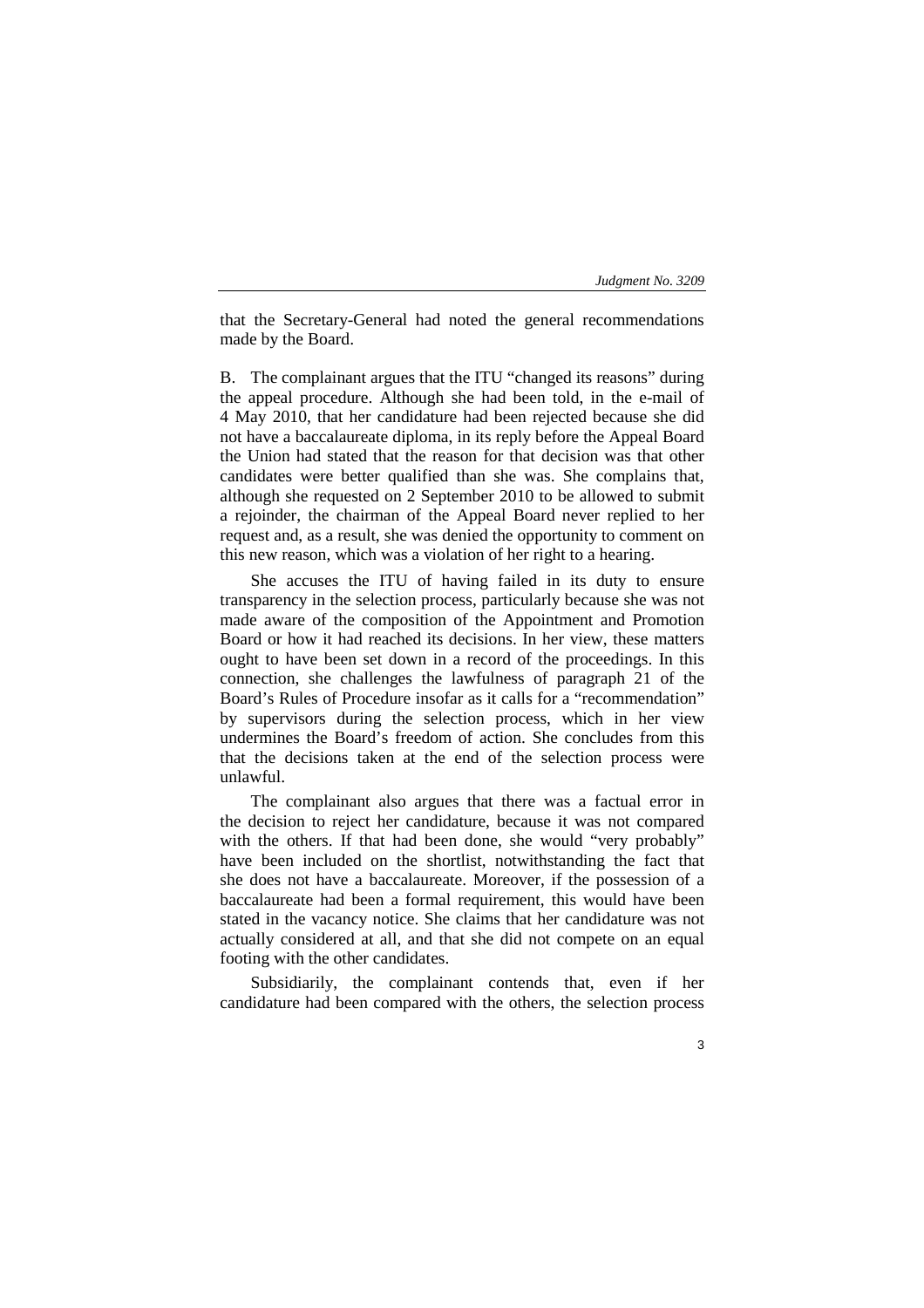would still have been tainted with an error of law because, during the process, the possession of a baccalaureate became a decisive and sufficient criterion for rejecting her candidature. As a result, other essential factors, such as her professional experience and the standard of her work, were ignored. On a "very subsidiary" basis, the complainant argues that since these factors were ignored given the "disproportionate" significance attached to the possession of a baccalaureate, the impugned decision is based on a plainly mistaken assessment. In that respect, she adds that it was "unreasonable" to appoint a candidate who, in her opinion, lacked the necessary experience. Lastly, she contends that in any event the evidence she has submitted is sufficient for the Tribunal to require production of the file of the selection process.

The complainant asks the Tribunal to set aside the impugned decision and the entire selection procedure and subsequent appointment, and to require the ITU to repeat the procedure from the stage at which it became flawed. She claims compensation equivalent to eight months' salary for material and moral injury, and the sum of 6,000 euros for costs. Lastly, she asks the Tribunal to find that, if these sums were to be subject to national taxation, she would be entitled to claim a refund of the tax paid from the ITU.

C. In its reply the Union denies that it changed its reasons during the internal appeal procedure. Even if the reasons given in the e-mails of 30 April and 4 May 2010 could be regarded as insufficiently clear, in its reply to the Appeal Board it had clarified and supplemented them, thereby confirming that the complainant was not included on the shortlist because she was not among the most qualified candidates. It also submits that Chapter XI of the Staff Regulations, which governs appeals, does not provide that the staff member concerned must be given an opportunity to submit a rejoinder to the ITU's reply to the Board; that if the Board considers that it cannot deal appropriately with the appeal on the basis of the written submissions, it may decide to hold oral proceedings, which was not done in this instance; and that in any case the complainant was able to respond, in her complaint to the Tribunal, to the arguments raised in the said reply. The defendant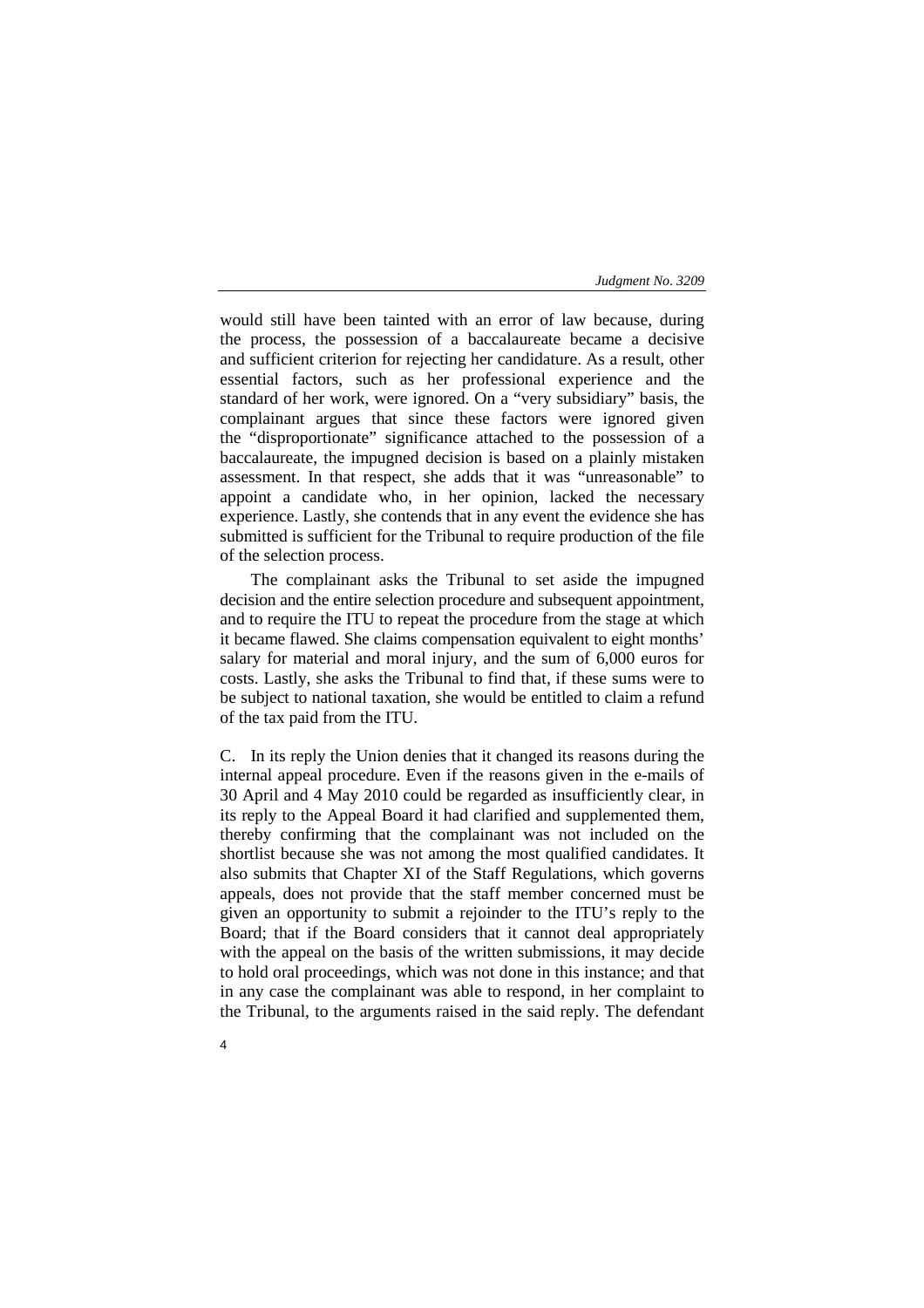concludes that the complainant's right to be heard was respected. It also points out that, contrary to the complainant's statement that her request of 2 September 2010 went unanswered, the chairman of the Appeal Board met with the complainant and explained the internal appeal procedure to her "at length".

The ITU argues that the composition of the Appointment and Promotion Board is published on its Intranet site, and that it was under no duty to produce a written record of the selection process. It submits that it is both lawful and "wholly justified" to have a supervisor make a recommendation as part of the process, particularly because this may prove helpful to the Board.

The defendant explains that in this case all the preselected candidates, including the complainant, were considered to have the "basic qualification", in that they had completed secondary education or equivalent technical or commercial studies. Having made a comparative study of the candidatures, taking into account the candidates' initial training, their professional experience and their language skills, the Appointment and Promotion Board had decided that the possession of "certain diplomas" was one of the additional objective factors which could be used to distinguish among them. In the exercise of its discretion, the Board then found that the complainant, who according to the ITU competed on an equal footing with all the other candidates, was not among the most highly qualified. Indeed, the shortlist included only candidates holding higher-level diplomas than hers. The ITU also states that the application from the person appointed, who had all the required qualifications, was judged to be the best.

The defendant asserts that the request for production of the file of the selection process is a new claim made for the first time in the complaint, and that, as such, it is irreceivable. It adds that, in its view, the complainant has not succeeded in showing that the selection made at the end of the process was tainted by any flaw such as to justify production of the file. It points out that, if the Tribunal were to find that the information supplied in support of its arguments was insufficient, it would provide the file exclusively for the Tribunal's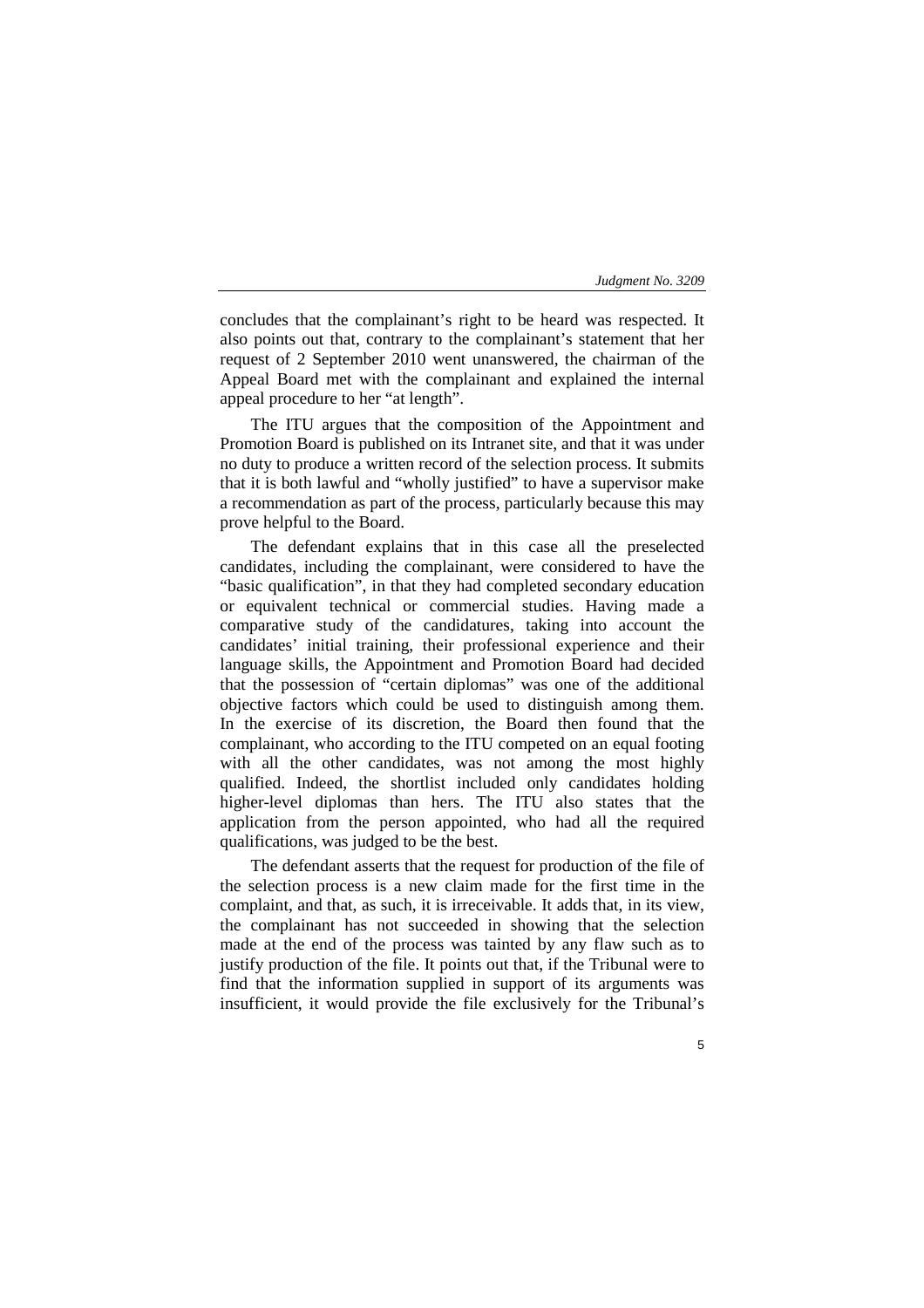attention, given that it contains confidential information about persons other than the complainant.

The defendant states that, at the Tribunal's request, it invited comments from the candidate appointed at the outcome of the selection, who replied that she had no comment to make.

D. In her rejoinder the complainant, relying on information provided by the ITU in its reply, asserts that, contrary to paragraph 5 of the Rules of Procedure of the Appointment and Promotion Board, it was not the Chief of the Administration and Finance Department who took part in the preselection panel, but the Head of the Buildings and Logistics Service.

According to the complainant, the time limit of three weeks stated in the vacancy notice for submitting applications was insufficient. In the light of the rules and practice followed by other international organisations, it should not have been less than one month. She argues that her request for disclosure of the file of the selection process is not a claim, but a request for a measure of investigation based on Article 11 of the Rules of the Tribunal.

The complainant maintains all her claims, but seeks an increased award of costs, in the amount of 9,000 euros.

E. In its surrejoinder the ITU explains that it did not specify in its reply that the Head of the Buildings and Logistics Service had been appointed to take part in the preselection panel as the representative of the Chief of the Administration and Finance Department, because that seemed to it to be obvious. When a competitive selection is to take place, a chief of department appoints his representative informally, and it does not consider this to be contrary to the Staff Regulations and Staff Rules.

According to the Union, there is no fixed time limit in the Staff Regulations and Staff Rules for applications for posts in the General Service category. The three-week time limit set in this case was a reasonable period to enable interested persons to submit their applications.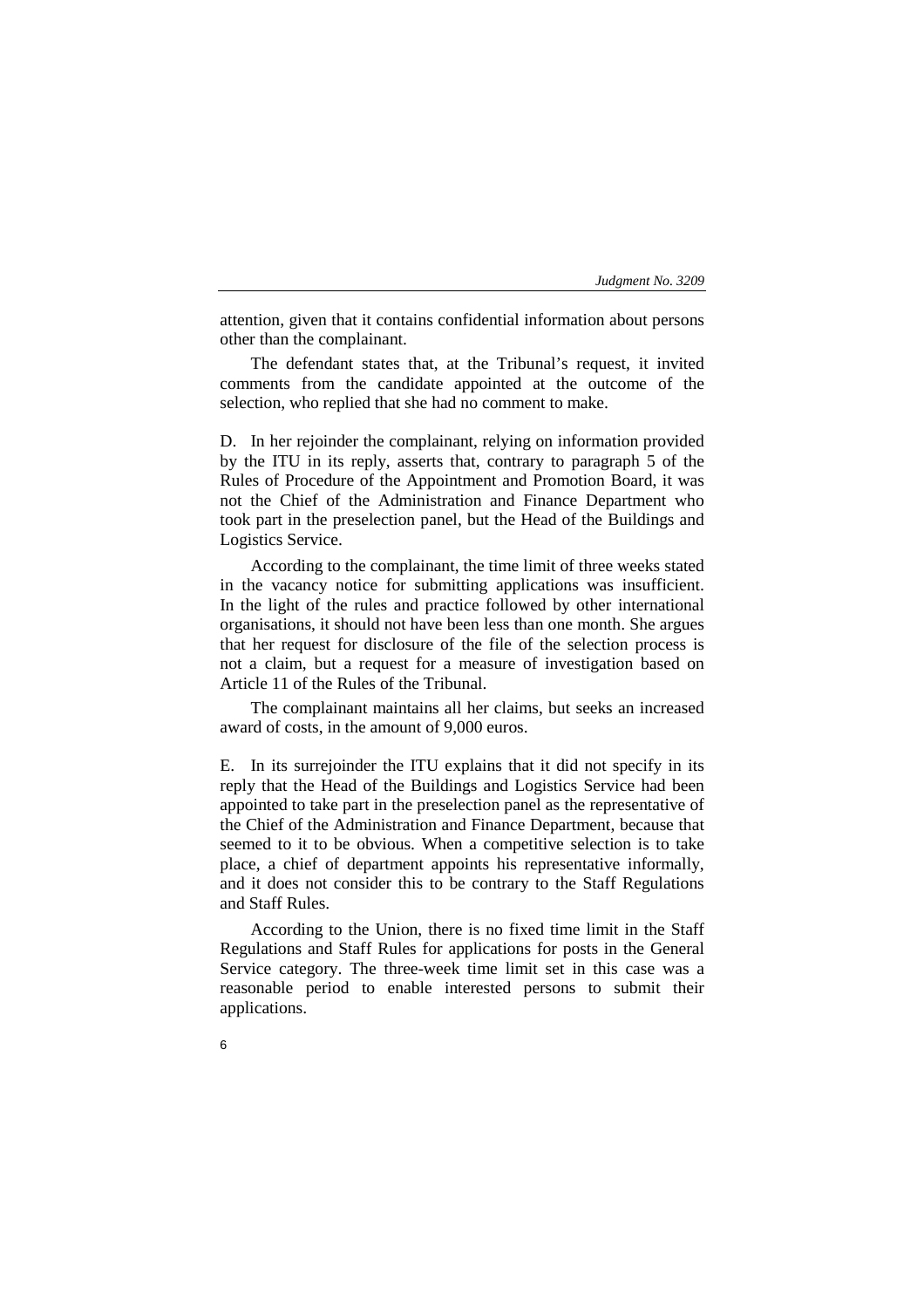# CONSIDERATIONS

1. The complainant, who at the material time held a grade G.5 post of Secretary in the Mail Section, applied on 10 November 2009 for the grade G.6 post of Chief of that section. The vacancy notice, published on 30 October 2009, specified inter alia that candidates must have "completed secondary education" or "equivalent technical or commercial studies".

2. On 20 April 2010 the complainant asked the Chief of the Administration and Finance Department to tell her whether her name was on the shortlist drawn up by the Appointment and Promotion Board. On 30 April she was told that it was not. Having asked for an explanation, she was informed by e-mail on 4 May that the Board "[had] not include[d] [her] on the shortlist because [she] [had] not obtained a baccalaureate diploma or the equivalent in technical or commercial studies [whereas] that qualification [was] specified in the vacancy notice […] and [had to] be satisfied". In the meantime, the complainant had had a meeting with the Secretary-General and, according to the ITU, he had told her that it was "not surprising" that the Board, in order to distinguish among the preselected candidates, had based its selection on the possession of a diploma of completed secondary education, or equivalent technical or commercial studies, "because the baccalaureate diploma, among other things, was a significant factor which carried added value by comparison with the basic qualifications called for in the vacancy notice".

3. By a memorandum of 20 May 2010 the complainant requested a review of the decision to reject her candidature for the post of Chief of the Mail Section. She asked the Secretary-General to cancel the competition and order a fresh selection procedure, so that "all the rules relevant to drawing up the shortlist are respected".

4. As she received no reply within the time limit stipulated in the applicable rules, she took the view that her request had implicitly been rejected, and on 9 August she lodged an appeal with the Appeal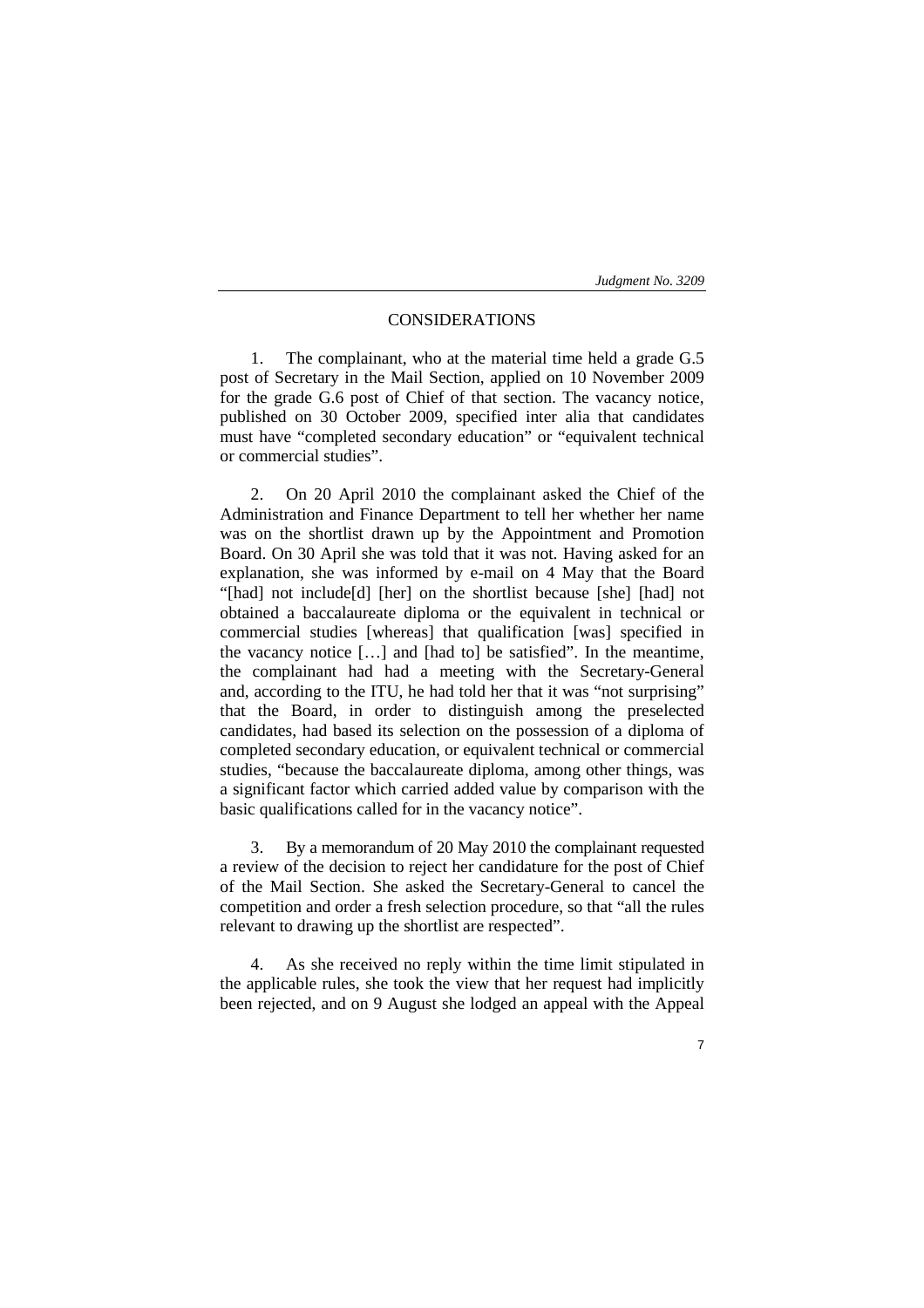Board, reiterating her claims and also seeking compensation for the "serious" harm she claimed to have suffered "having regard to [her] genuine prospects of success in the disputed selection procedure".

5. The Appeal Board "dismissed" the appeal, having concluded that the Appointment and Promotion Board, in drawing up the shortlist, had considered all the preselected candidatures, including that of the complainant, and that "other things being equal, those with the best references" had been shortlisted. However, it took care to recommend, inter alia, that when drawing up vacancy notices special attention should be paid to the wording, and that copies of the requisite diplomas should be included in the file of every applicant, so that in the event of a dispute it would be able to reach an informed decision without having to request additional information.

6. By a memorandum of 16 November 2010, which constitutes the impugned decision, the complainant was informed that the Secretary-General was in full agreement with the conclusion of the Appeal Board and that, consequently, the decision of 30 April 2010 was maintained.

7. The complainant contends that the selection process is vitiated through a violation of her right to be heard, a lack of transparency and infringements of the freedom of action of the Appointment and Promotion Board.

She also contends that an error of fact was committed because, contrary to the assertion of the defendant, no comparative examination was made of her candidature, and that the principle of equal treatment was breached.

Subsidiarily, she asserts that there has been an error of law in that the Appointment and Promotion Board took the view that, in order to be shortlisted, the candidates had to hold a baccalaureate diploma, although the vacancy notice did not mention any such requirement. She alleges that in taking that view, the Board overlooked essential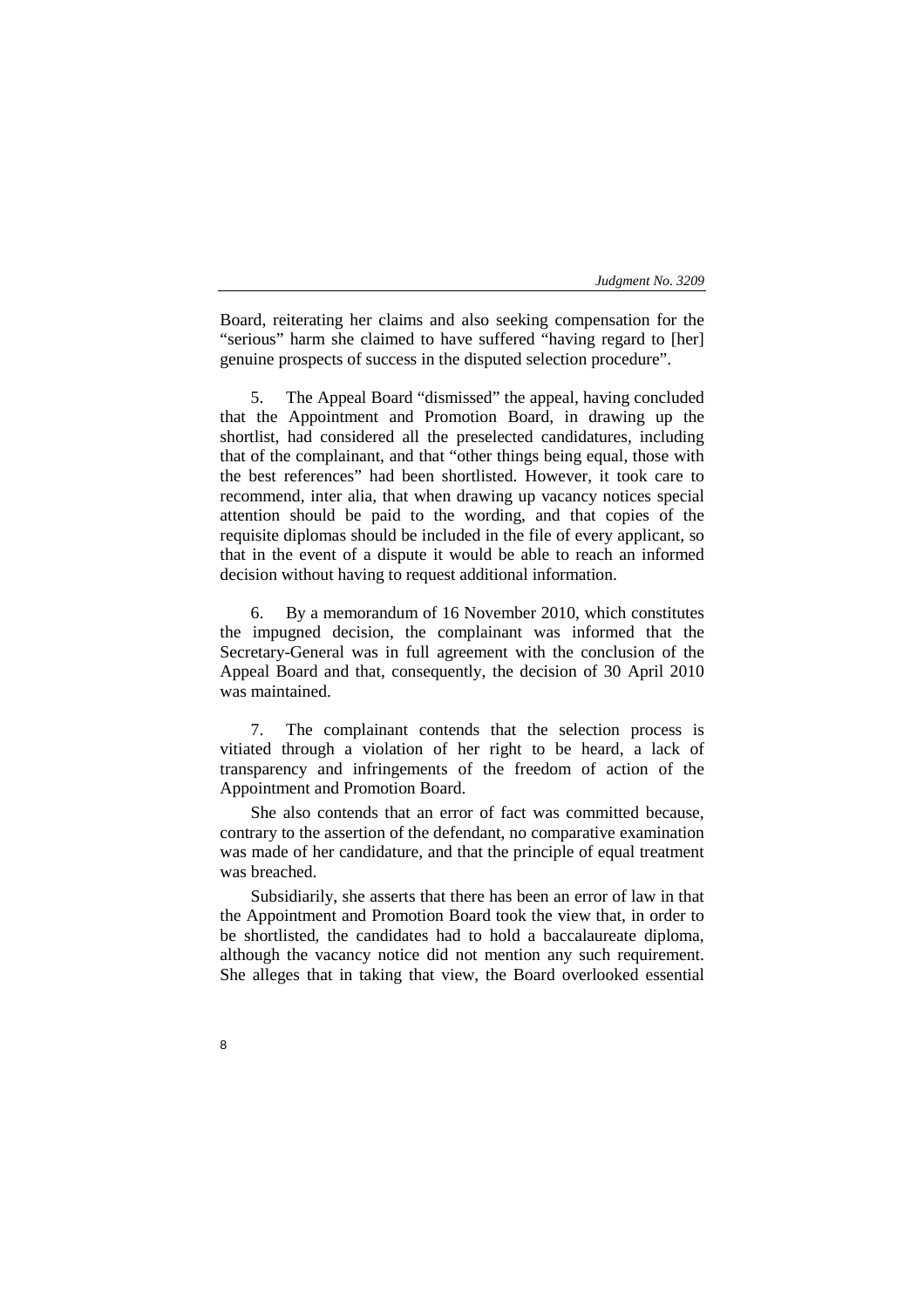facts. On a "very subsidiary" basis, she submits that the decision to reject her candidature is tainted by an obvious error of assessment.

Lastly, she contends that the evidence she has submitted should lead the Tribunal to require the disclosure of the file of the selection process, with a view to ascertaining how the candidates' respective merits were compared.

8. The complainant's claims are set out under B, above.

9. The defendant argues that the complaint should be dismissed as unfounded. It states that the selection process was conducted lawfully, in both form and substance, and that the person appointed at the outcome of the process had all the qualifications required in the vacancy notice and was rightly considered to be the best candidate.

10. This person was invited to comment on the complaint, but said that since it did not concern her directly she did not wish to comment.

11. According to the Tribunal's case law, an appointment by an international organisation is a decision that lies within the discretion of its executive head. Being subject to only limited review, it may be set aside only if it was taken without authority or in breach of a rule of form or of procedure, or if it was based on a mistake of fact or of law, or if some material fact was overlooked, or if there was abuse of authority, or if a clearly wrong conclusion was drawn from the evidence. Nevertheless, anyone who applies for a post to be filled by some process of selection is entitled to have his application considered in good faith and in keeping with the basic rules of fair and open competition. That is a right that every applicant must enjoy, whatever his hopes of success may be (see, inter alia, Judgment 2163, under 1, and the case law cited therein).

12. On studying the file, the Tribunal finds that there are several points on which the parties do not agree, particularly whether the possession of a baccalaureate diploma was a decisive factor in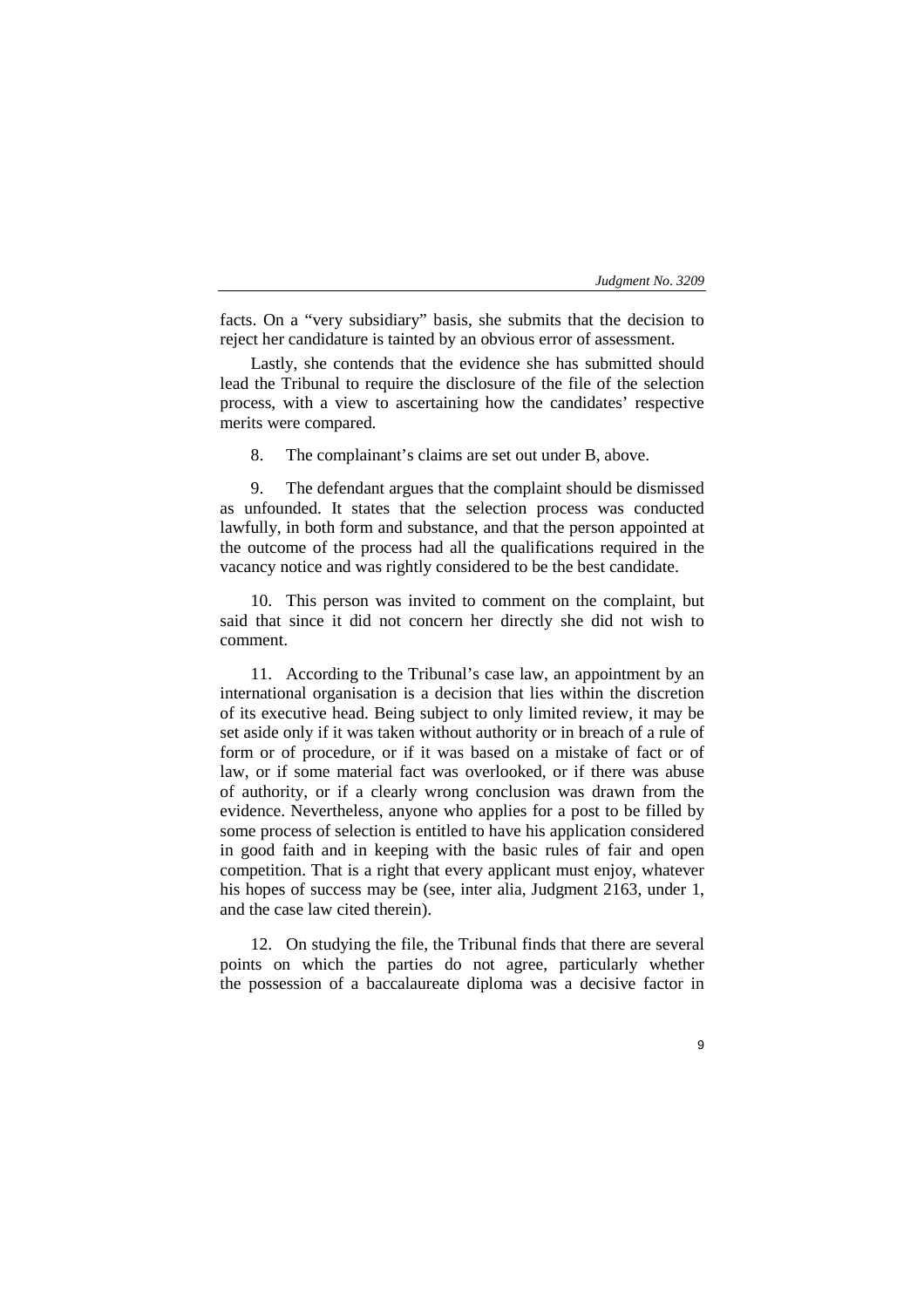choosing candidates for the shortlist, and whether there was in fact any comparative assessment of the candidatures. Since these points cannot be resolved on the basis of the documents produced by the parties, the file of the selection process must be communicated to the Tribunal.

13. In its reply the Union argues that the complainant's request for the communication of the file is a claim made for the first time in her complaint and must therefore be dismissed as irreceivable.

However, as the complainant rightly observes, this is not a new claim which would be subject to the rule on the exhaustion of internal remedies. In this instance, it is merely a request made on the basis of Article 11 of the Rules of the Tribunal, for the Tribunal to use its powers of investigation, which it can in fact do on its own motion.

14. The defendant also stated that if the Tribunal considered that the information supplied in support of its arguments was insufficient, it would transmit the file of the selection process for the exclusive attention of the Tribunal. What it objects to is the transmission of the file to the complainant, because it contains confidential information about other individuals.

The Tribunal recalls that, according to the adversarial principle, all documents submitted to it by a party to the proceedings must be communicated to the other party. It will be for the organisation itself, if it considers this necessary in order to protect the interests of third parties, to conceal identities to the required extent in the documents produced.